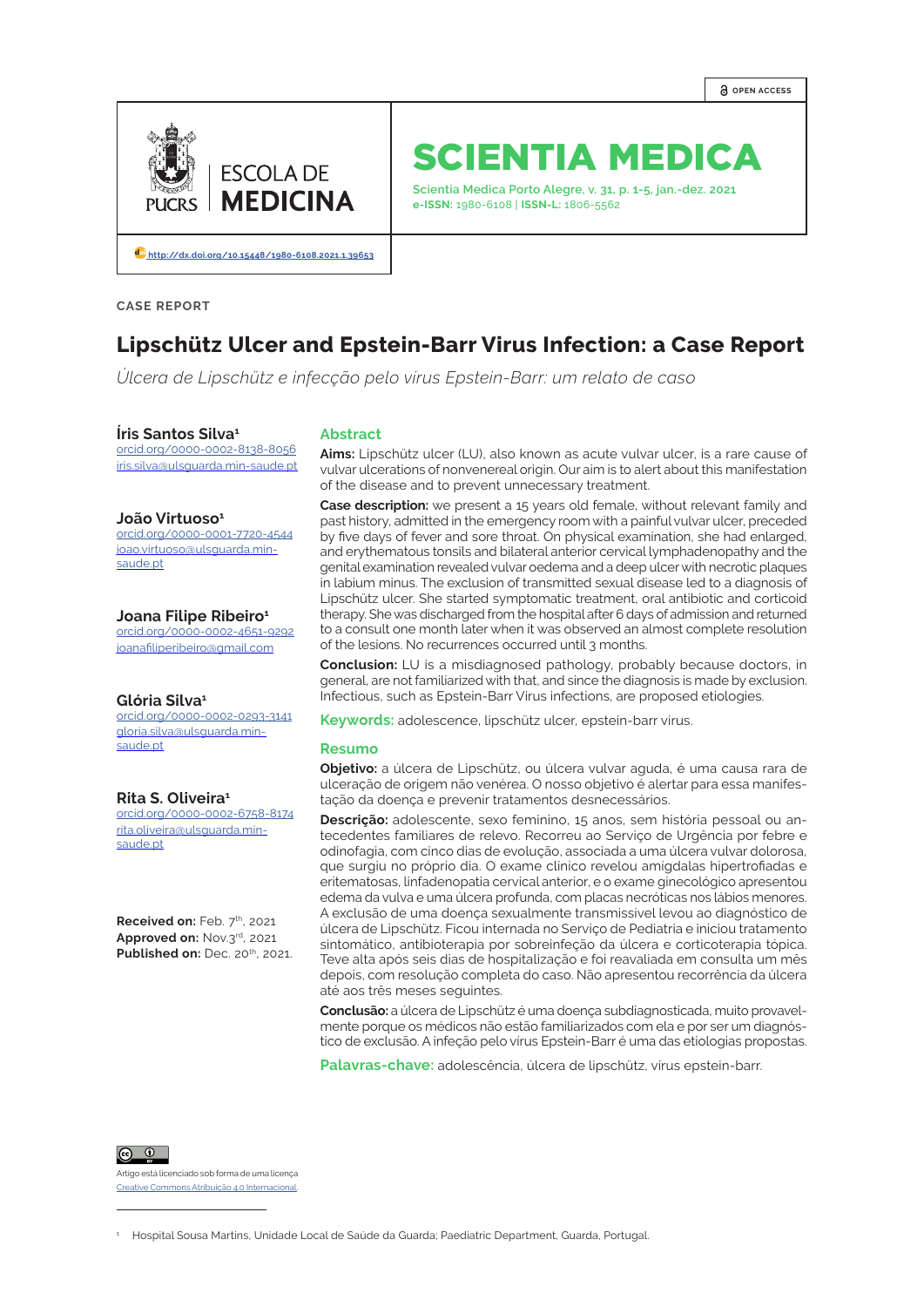# **Introduction**

Lipschütz ulcer (LU), also known as acute vulvar ulcer, is a rare cause of vulvar ulcerations of nonvenereal origin. It can affect adolescents without a previous history of sexual contact. (1,2) Infectious and idiopathic causes are proposed etiologies for LU, for instance, it can be associated with Epstein– Barr virus (EBV), Cytomegalovirus, Influenza and Toxoplasmosis, among others (3,4,5).

EBV infection is often asymptomatic, however, in some patients, it can manifest as infectious mononucleosis, associated with systemic symptoms: fever, pharyngotonsillitis, adenopathy, myalgia, headache, hepatosplenomegaly and rarely pneumonia, hematologic and cardiovascular complications. (1,6,7) Lipschütz ulcer is a rare complication of primary EBV infection (7), however EBV is one of the most common agents associated with Lipschütz ulcer. (8)

#### **Case Report**

A 15 years old female, 57 kilograms, without relevant family past history and with history of Cytomegalovirus Infection two years before, was admitted in the emergency room with fever (tympanic temperature: 39ºC) and sore throat and was medicated/treated with ibuprofen. After five days, she returned to the hospital due to genital oedema and a vulvar ulcer. She denied sexual contact, other genital, or urinary symptoms, including pruritus or vaginal discharge, local trauma, arthralgia or oral ulcers. She also denied similar previous episodes. On physical examination, she had enlarged and erythematous tonsils and bilateral anterior cervical lymphadenopathy, without other adenopathies, hepatic or splenomegaly. Genital examination revealed vulvar oedema, and a 1.5cm of diameter, deep ulcer with necrotic plaques in *labium minus* (**Figure 1**).



**Figure 1 –** Lipschütz ulcer at the onset in an 15-year-old female.

Laboratory findings included: leukocytosis (neutrophils – 75%, lymphocytes – 16% and monocytes 9%), elevated levels of serum C-reactive protein (22.7 mg/dl) and normal liver enzyme levels. Serological tests for Toxoplasmosis, *Treponema pallidum*, Human Immunodeficiency Viruses (HIV-1 and -2), Herpesviruses (HHV-1, -2, -3, and -5), *Mycoplasma sp, Brucella sp,* Parvovirus and Cytomegalovirus IgM were negative. The EBV serology (performed on day five of disease) was positive for IgM against viral capsid antigen (CMIA) & ELFA and IgG negative.

Histopathologic examination wasn´t done.

She was admitted at pediatric service with the diagnosis of Lipschütz ulcer and started oral antibiotic: Doxycycline, 100 mg twice a day, fourteen days, and Clarithromycin, 500 mg twice a day, seven days, due to clinical suspicious of bacterial sobreinfection. Additionally, initiated topic treatment for ulcer with methylprednisolone and healing cream. Since she started vulvar pain during urination and presented inflammatory signs, she also started doing lidocaine cream (as necessary) and systemic prednisolone (40 mg/day, seven days). We verified clinical improvement, with apyrexia and decreased vulvar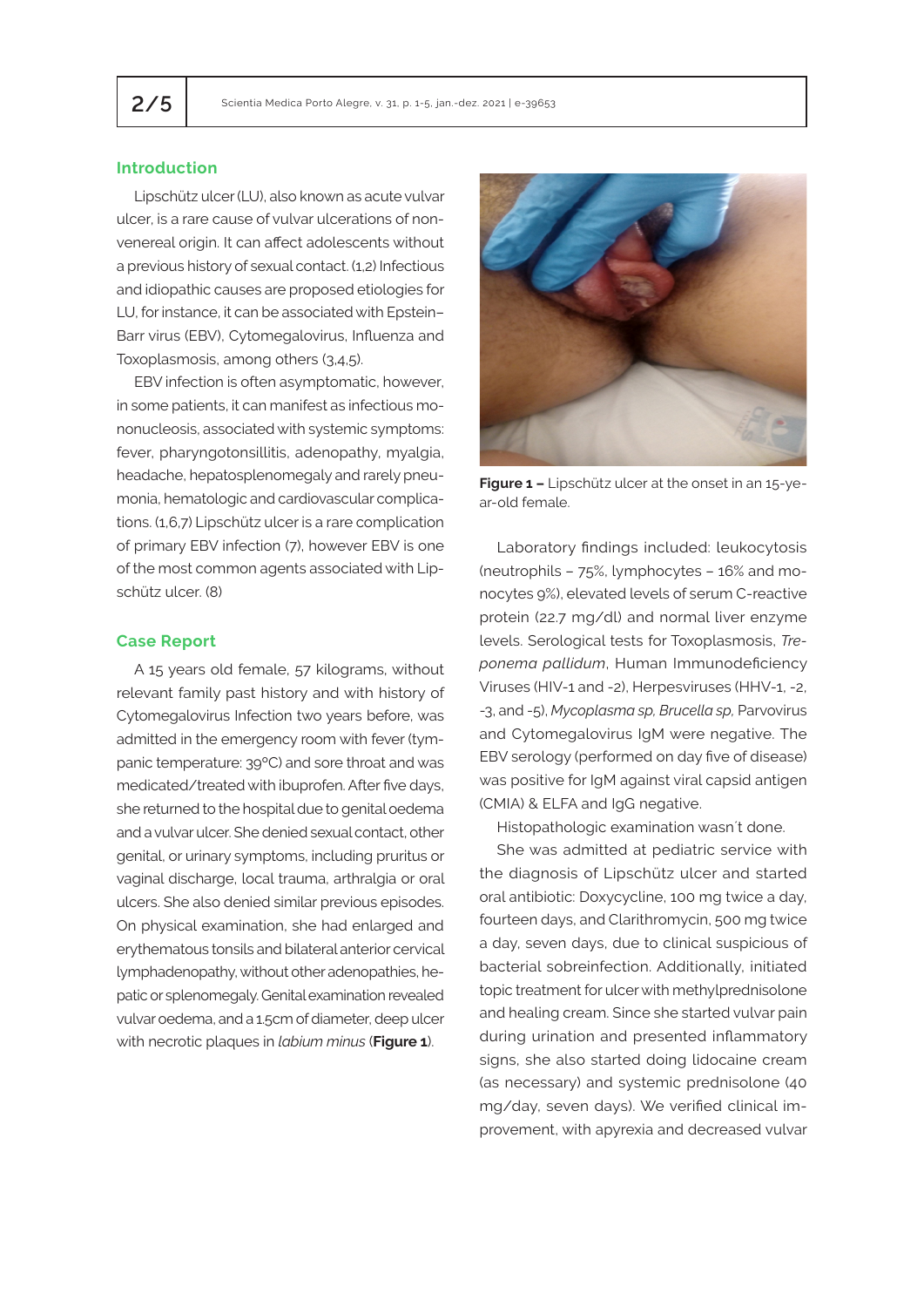pain. She was discharged from the hospital after six days of admission and returned to a consult. One month later when it was observed an almost complete resolution of the lesions. A recurrence occurred three months later, with resolution in one month, only treated with analgesic and healing cream. Until now she had regular pediatric consults (every six months), and after one year she had no more recurrences.

# **Discussion**

"Ulcus vulvae acutum" or "Lipschütz Ulcer" is a self-limited, and non-sexually transmitted condition. It can occur in adults or infants, and the prevalence is unknown. However, Lipschutz ulcers are considered rare; according to Vieira- -Baptista et al. study, which included 110 women with vulvar ulcers, 30% were diagnosed with LU. (9) A recent study revealed that 4.39% of the 273 patients included can be diagnosed with LU. (1).

The pathogenesis of acute genital ulceration is unclear, there are reports of genital ulceration associated with viruses (Epstein–Barr virus, Cytomegalovirus, Influenza, Paratyphoid fever, Toxoplasmosis, among others) and bacterial infection (10-12). Most reports associate acute genital with primary infection of EBV (1, 13). Three hypotheses have been suggested for the pathogenesis of LU due to EBV infection: the first one is a type-III hypersensitivity reaction, caused by the immune complexes produced during the acute phase of EBV infection; the second one says that LU can results of the combination between cytolysis due to EBV replication in vulvar keratinocytes and reactive inflammatory response to the expression of viral antigens; and, finally, the third one admits that LU might be a type of aphthosis. (6,7) Generally, ulcers associated with EBV have a diameter >1 cm, are often quite deep and necrotic, very painful and may cause urinary symptoms (for example dysuria and urine retention). Usually, they involve the *labia minora*, but can extend to the *labia majora*, perineum, vestibule, and lower vagina. They also can be preceded by general symptoms (fever, malaise, tonsillitis, lymphadenopathy) (4, 9, 14).

Majority of cases occurred in female patients younger than 20 years; this fact can be justified because viral infections mentioned above are more frequent in young people (1, 10).

This diagnosis is made by exclusion, so we cannot forget other causes of acute genital ulcer, such as Herpes simplex virus and aphthosis (9,10). A careful sexual history should also be taken, with the assurance of confidentiality, and syphilitic chancre, lymphogranuloma venereum, chancroid, hepatitis and HIV should be discarded (15). Although a detailed history and complete physical examination are the first and an important step for diagnosis, we also have to do laboratory investigations to exclude diverse causes of genital ulceration (Behçet syndrome, inflammatory bowel disease, autoimmune diseases, virus or bacterial infection).

We decided not to do histopathologic examination, since the biopsy is in general unhelpful because biopsies of acute vulvar ulcers are often nonspecific and include necrosis of the epithelium (4,10).

The condition is self-limited, and healing occurs spontaneously in two to six weeks. The treatment is mainly symptomatic, with healing cream and topical lidocaine. In our case, we also use antibiotic and corticosteroid therapy since she had a painful and necrotic ulcer. According to literature topical antibiotics can be used, as well as oral corticosteroids and antibiotics, for peculiarly painful acute genital ulcers (15, 16). These adolescents should keep follow-up in consultation for surveillance of the appearance of new genital ulcerations or diagnostic criteria for other diseases.

In conclusion, LU is a misdiagnosed pathology, probably because physicians are not familiarized with that and since the diagnosis is made by exclusion. This case aims to alert the possibility for this type of symptom, differential diagnosis, and prevent unnecessary treatment.

#### **Notes**

This study was presented at the  $9<sup>th</sup>$  National Congress of Adolescent Medicine, Portuguese Society of Adolescent Medicine of the Portuguese Society of Pediatrics (SPMA-SPP), Porto, Portugal, in May, 31<sup>th</sup> 2019.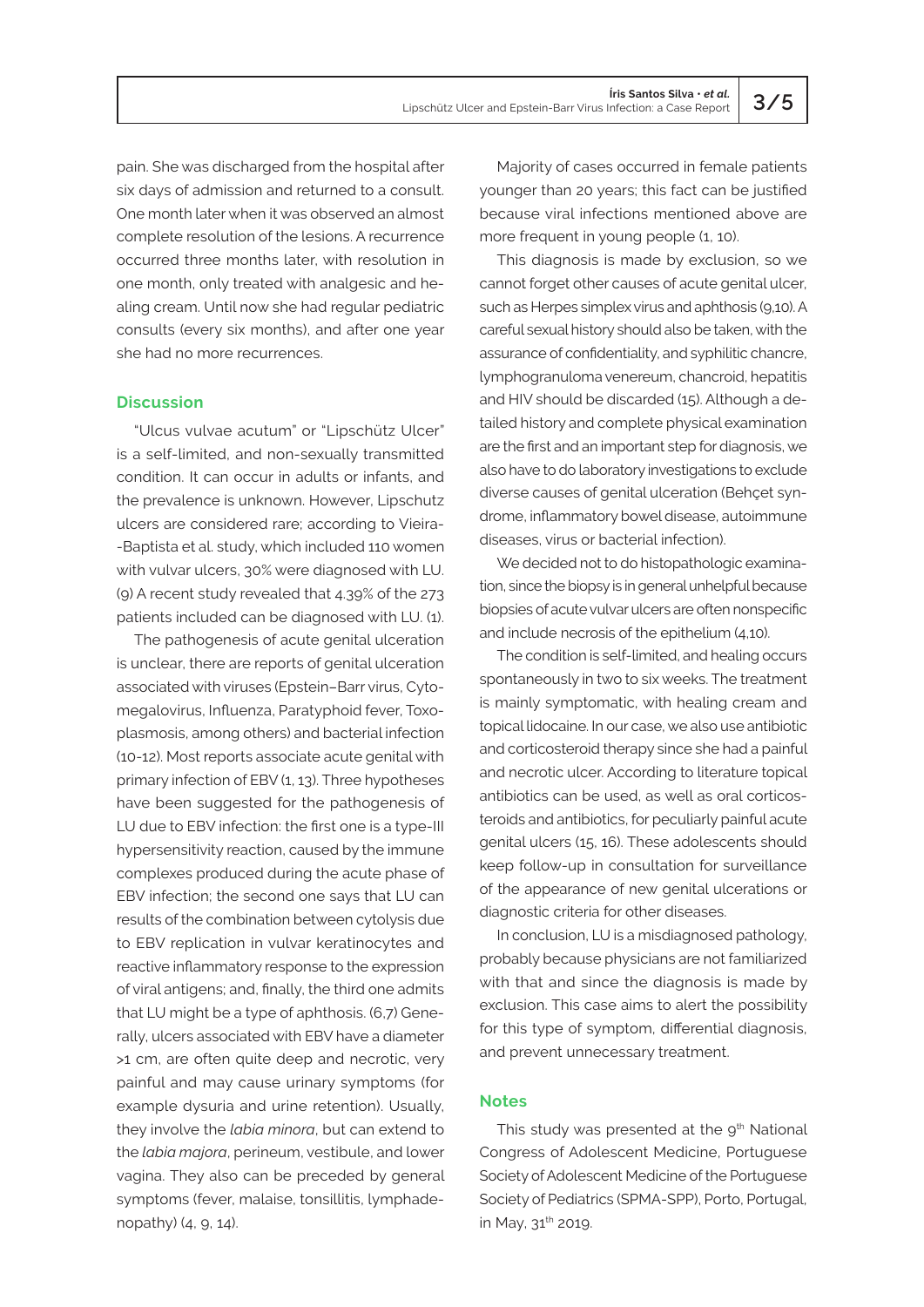# **Funding**

This study did not receive financial support from external sources.

### **Conflicts of interest disclosure**

The authors declare no competing interests relevant to the content of this study.

### **Authors' contributions**

All the authors declare to have made substantial contributions to the conception, or design, or acquisition, or analysis, or interpretation of data; and drafting the work or revising it critically for important intellectual content; and to approve the version to be published.

# **Availability of data and responsibility for the results**

All the authors declare to have had full access to the available data and they assume full responsibility for the integrity of these results.

#### **References**

1. Schindler Leal AA, Piccinato CA, Beck APA, Gomes MTV, Podgaec S. Acute genital ulcers: keep in mind. Arch Gynecol Obstet. 2018;298(5):927-31. [https://doi.](https://doi.org/10.1007/s00404-018-4866-6) [org/10.1007/s00404-018-4866-6](https://doi.org/10.1007/s00404-018-4866-6)

2. Bounniyt H, Mael-Ainin M, Bouhallab J, Hassam B. Lipschütz ulcer: a rare case of genital ulcers. Presse Med. 2015;44(1):117-8. [https://doi.org/10.1016/j.](https://doi.org/10.1016/j.lpm.2014.04.018) [lpm.2014.04.018](https://doi.org/10.1016/j.lpm.2014.04.018)

3. Burguete Archel E, Ruiz Goikoetxea M, Recari Elizalde E, Beristain Rementería X, Gómez Gómez L, Iceta Lizarraga A. Lipschütz ulcer in a 17-month-old girl: a rare manifestation of Epstein–Barr primoinfection. Eur J Pediatr. 2013;172(8):1121-23. https://doi.org/10.1007/ s00431-013-2013-8

4. Vismara SA, Lava SAG, Kottanattu L, Simonetti GD, Zgraggen L, Clericetti CM, et al. Lipschütz's acute vulvar ulcer: a systematic review. Eur J Pediatr. 2020;179(10):1559-67. [https://doi.org/10.1007/s00431-](https://doi.org/10.1007/s00431-020-03647-y) [020-03647-y](https://doi.org/10.1007/s00431-020-03647-y)

5. Truchuelo MT, Vano-Galván S, Alcántara J, Pérez B, Jaén P. Lipschütz ulcers in twin sisters. Pediatr Dermatol. 2012;29(3):370-2. https://doi.org/10.1111/j. 1525-1470.2011.01715.x

6. Sárdy M, Wollenberg A, Niedermeier A, Flaig MJ. Genital ulcers associated with Epstein-Barr virus infection (ulcus vulvae acutum). Acta Derm Venereol. 2011;91(1):55-9. https://doi.org/10.2340/00015555-0979

7. Bolis V, Karadedos C, Chiotis I, Chaliasos N, Tsabouri S. Atypical manifestations of Epstein-Barr virus in children: a diagnostic challenge. J Pediatr (Rio J). 2016; 92(2):11-21. <https://doi.org/10.1016/j.jped.2015.06.007>

8. Arellano J, Fuentes E, Moreno P, Corredoira Y. Úlcera de Lipschütz, un diagnóstico para considerar en la población pediátrica. Arch Argent Pediatr. 2019;117(3):e305-e308. [https://doi.org/10.5546/](https://doi.org/10.5546/aap.2019.e305) [aap.2019.e305](https://doi.org/10.5546/aap.2019.e305)

9. Vieira-Baptista P, Lima-Silva J, Beires J, Martinez-de-Oliveira J. Lipschütz ulcers: should we rethink this? An analysis of 33 cases. Eur J Obstet Gynecol Reprod Biol. 2016; 198:149-52. [https://doi.org/10.1016/j.](https://doi.org/10.1016/j.ejogrb.2015.07.016) [ejogrb.2015.07.016](https://doi.org/10.1016/j.ejogrb.2015.07.016)

10. Farhi D, Wendling J, Molinari E, Raynal J, Carcelain G, Morand P, et al. Non-sexually related acute genital ulcers in 13 pubertal girls: A clinical and microbiological study. Arch Dermatol. 2009;145(1):38-45. [https://doi.](https://doi.org/10.1001/archdermatol.2008.519) [org/10.1001/archdermatol.2008.519](https://doi.org/10.1001/archdermatol.2008.519)

11. Vieira-Baptista P, Machado L, Costa AR, Beires J, Martinez-de-Oliveira J. Mycoplasma pneumoniae: a rare cause of vulvar ulcers or an undiagnosed one? J Low Genit Tract Dis. 2013;17(3):330-4. [https://doi.](https://doi.org/10.1097/lgt.0b013e3182710896) [org/10.1097/lgt.0b013e3182710896](https://doi.org/10.1097/lgt.0b013e3182710896)

12. [Limão S, Ventura A, Queirós G, Cunha F. Lipschütz ul](https://www.uptodate.com/contents/acute-genital-ulceration-lipschutz-ulcer/abstract/23)[cer and group A streptococcal tonsillitis. BMJ Case Rep.](https://www.uptodate.com/contents/acute-genital-ulceration-lipschutz-ulcer/abstract/23) [2018;2018:bcr2017223579.](https://www.uptodate.com/contents/acute-genital-ulceration-lipschutz-ulcer/abstract/23) [https://dx.doi.org/10.1136%](https://dx.doi.org/10.1136%2Fbcr-2017-223579)- [2Fbcr-2017-223579](https://dx.doi.org/10.1136%2Fbcr-2017-223579)

13. [Jerdan K, Aronson I, Hernandez C, et al. Genital](https://www.uptodate.com/contents/acute-genital-ulceration-lipschutz-ulcer/abstract/5) [ulcers associated with Epstein-Barr virus. Cutis. 2013;](https://www.uptodate.com/contents/acute-genital-ulceration-lipschutz-ulcer/abstract/5) [91\(6\):273-6.](https://www.uptodate.com/contents/acute-genital-ulceration-lipschutz-ulcer/abstract/5)

14. Charamanta M, Soldatou A, Michala L. Vulvar Ulcers in Children: Dramatic But Self-Limited. Pediatr Emerg Care. 2021;37(2):70-2. [https://doi.org/10.1097/](https://doi.org/10.1097/pec.0000000000002004) [pec.0000000000002004](https://doi.org/10.1097/pec.0000000000002004)

15. Hueto Najarro A, González García G, Breton Hernández P, et al. Úlceras genitales de Lipschütz: reporte de un caso pediátrico. Arch Argent Pediatr. 2017;115(6):e436-e439.

16. Brinca A, Canelas MM, Carvalho MJ, Vieira R, Figueiredo A. Lipschütz ulcer (ulcus vulvae acutum): A rare cause of genital lesion. An Bras Dermatol. 2012; 87(4):622-4. https://doi.org/10.1590/S0365- 05962012000400018